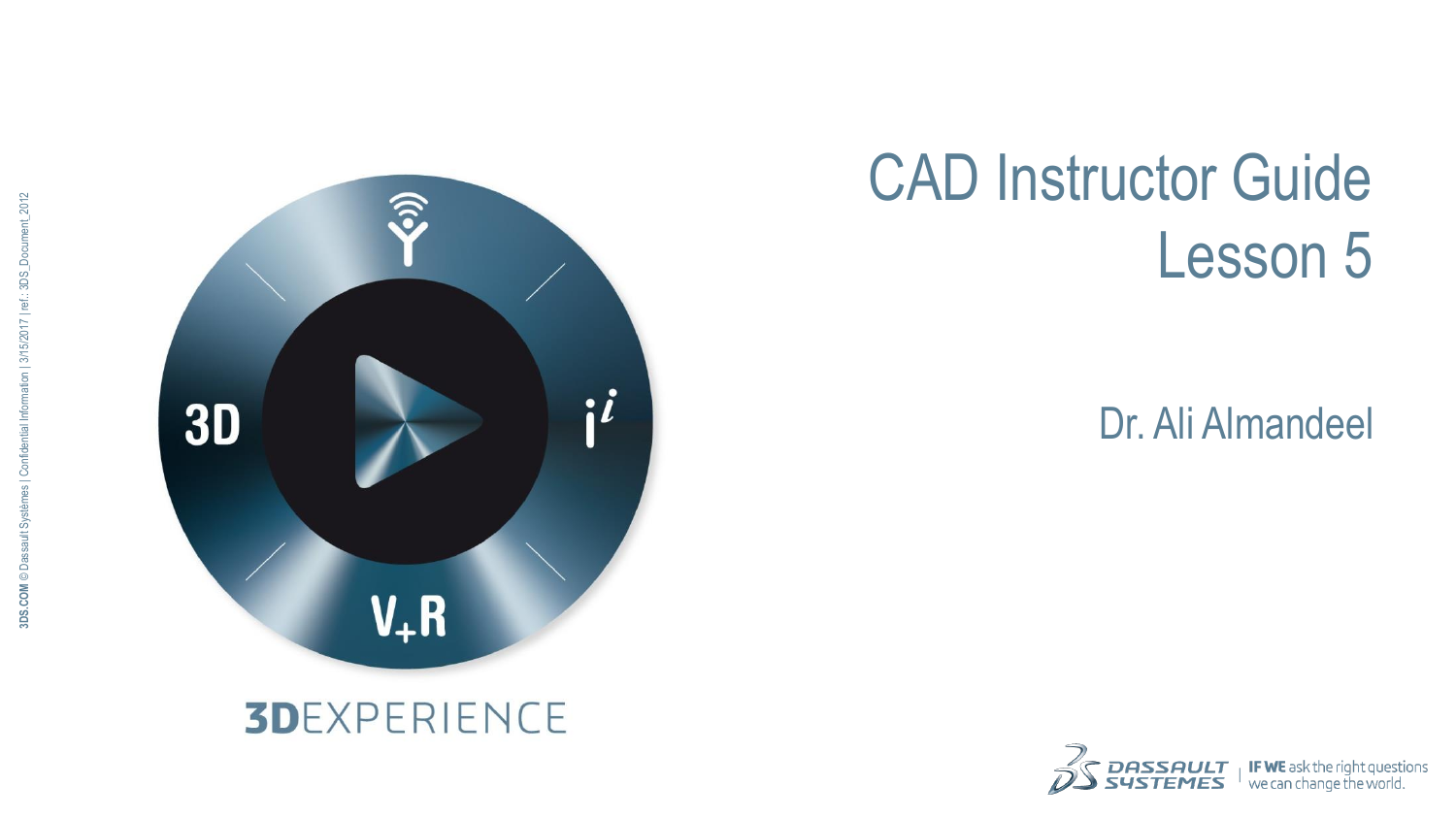## What is Toolbox?

- ▶ Ready-to-use standard parts such as bolts, screws, washers, lock washers, and so forth.
- Eliminates the need to model most fasteners and many other standard parts.
- Easy drag-and-drop placement.





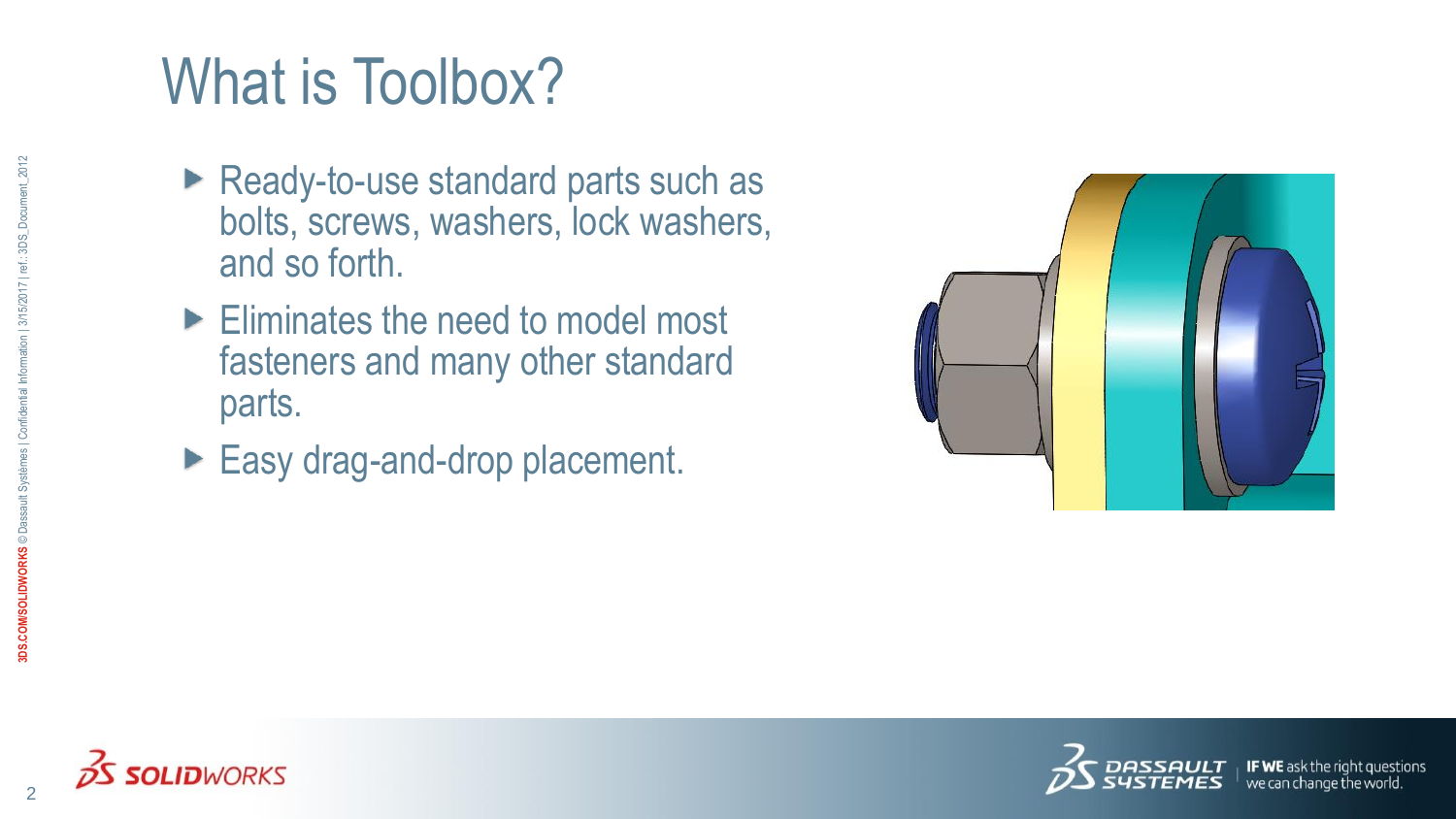### Toolbox Browser

- **Browser containing libraries of ready-to-use** components.
- ▶ Click + Troolbox to access Toolbox Browser.
- ▶ Contains libraries of ready-to-use parts.







 $\frac{1}{2}$  **IF WE** ask the right quest t questions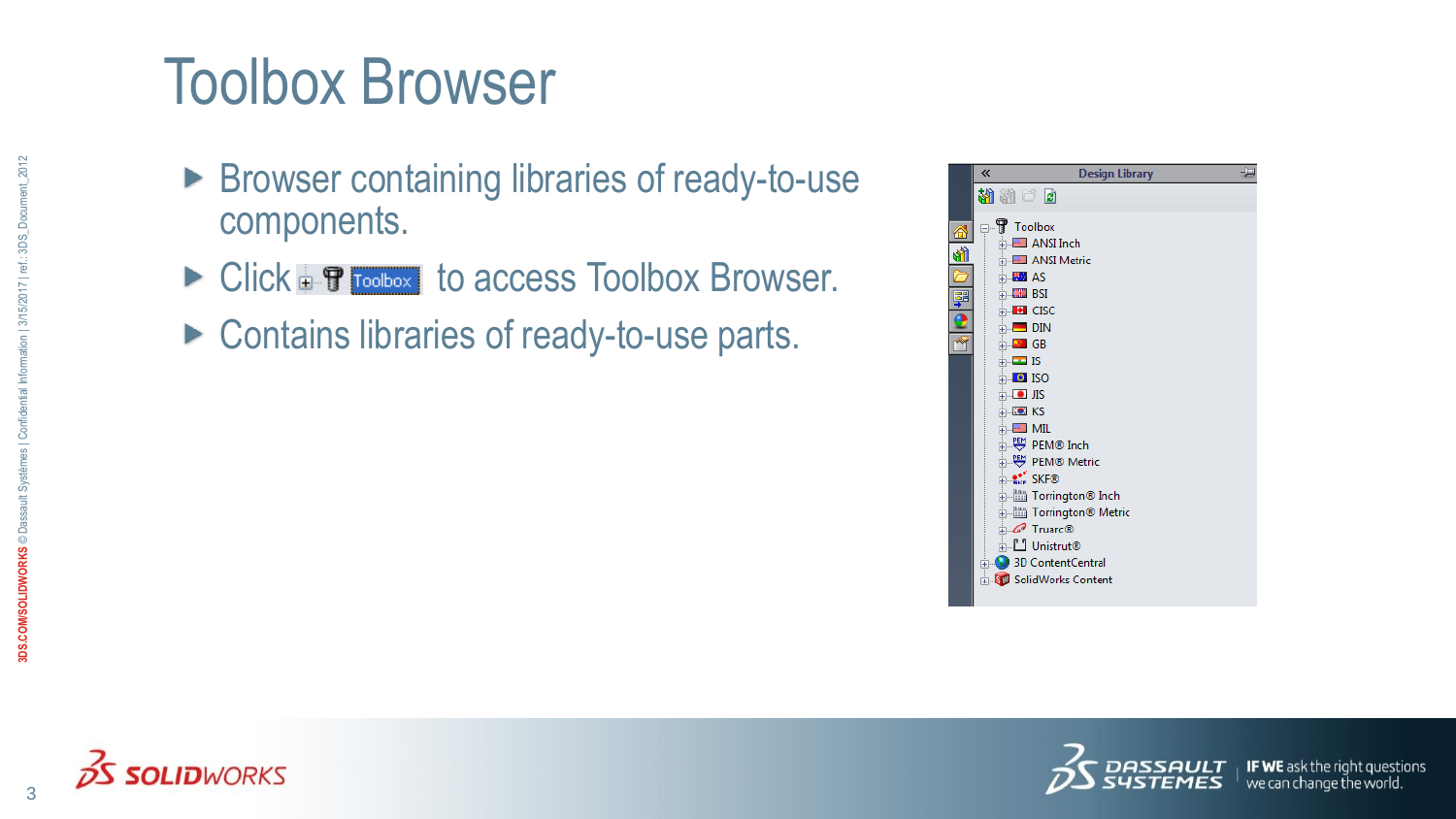# Easy Drag-and-Drop Placement

- ▶ Drag from Toolbox Browser
- $\blacktriangleright$  Snap to assembly







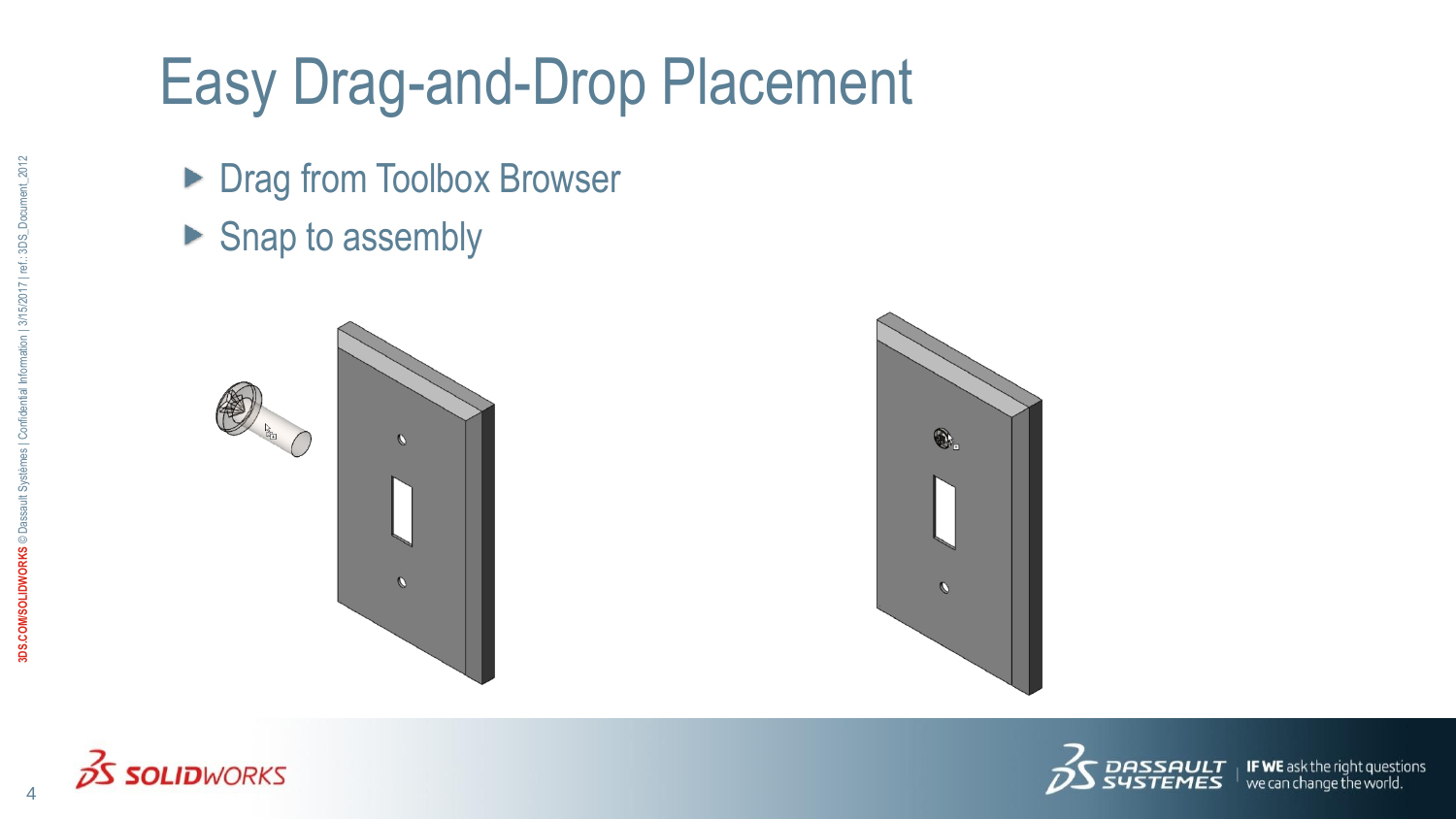# Mate Relationships Defined at Placement

- When the Toolbox part snaps to the assembly, the mate relationship between the Toolbox part and the other part is established.
- ▶ When using washers, place them first. Subsequent hardware like screws and nuts — mate to the washers.



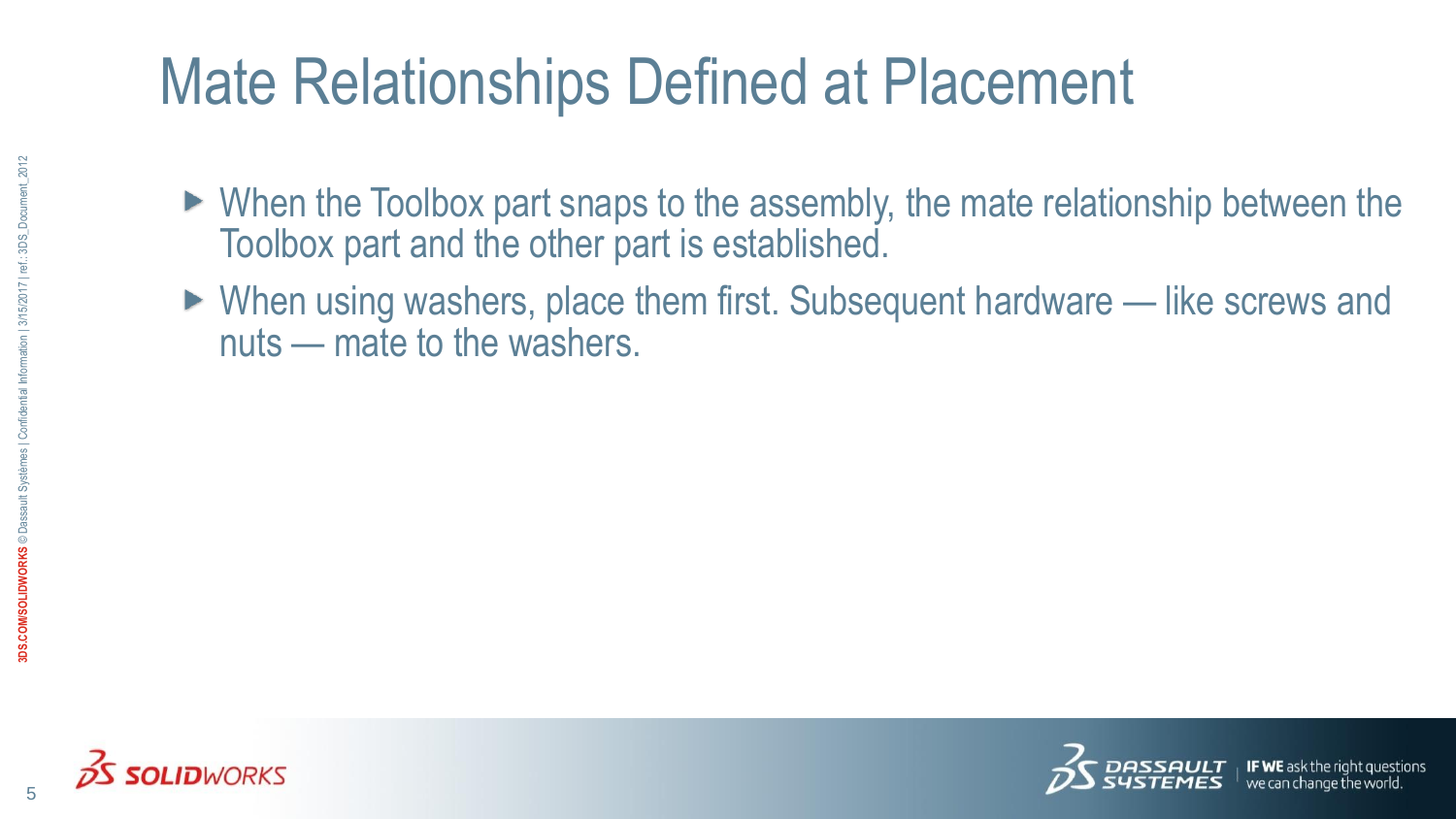### Standard Hardware Matches - Standard Holes

- ► Hardware placed on holes created using the Hole Wizard is appropriately sized.
- Standard sized parts help to keep your designs realistic.



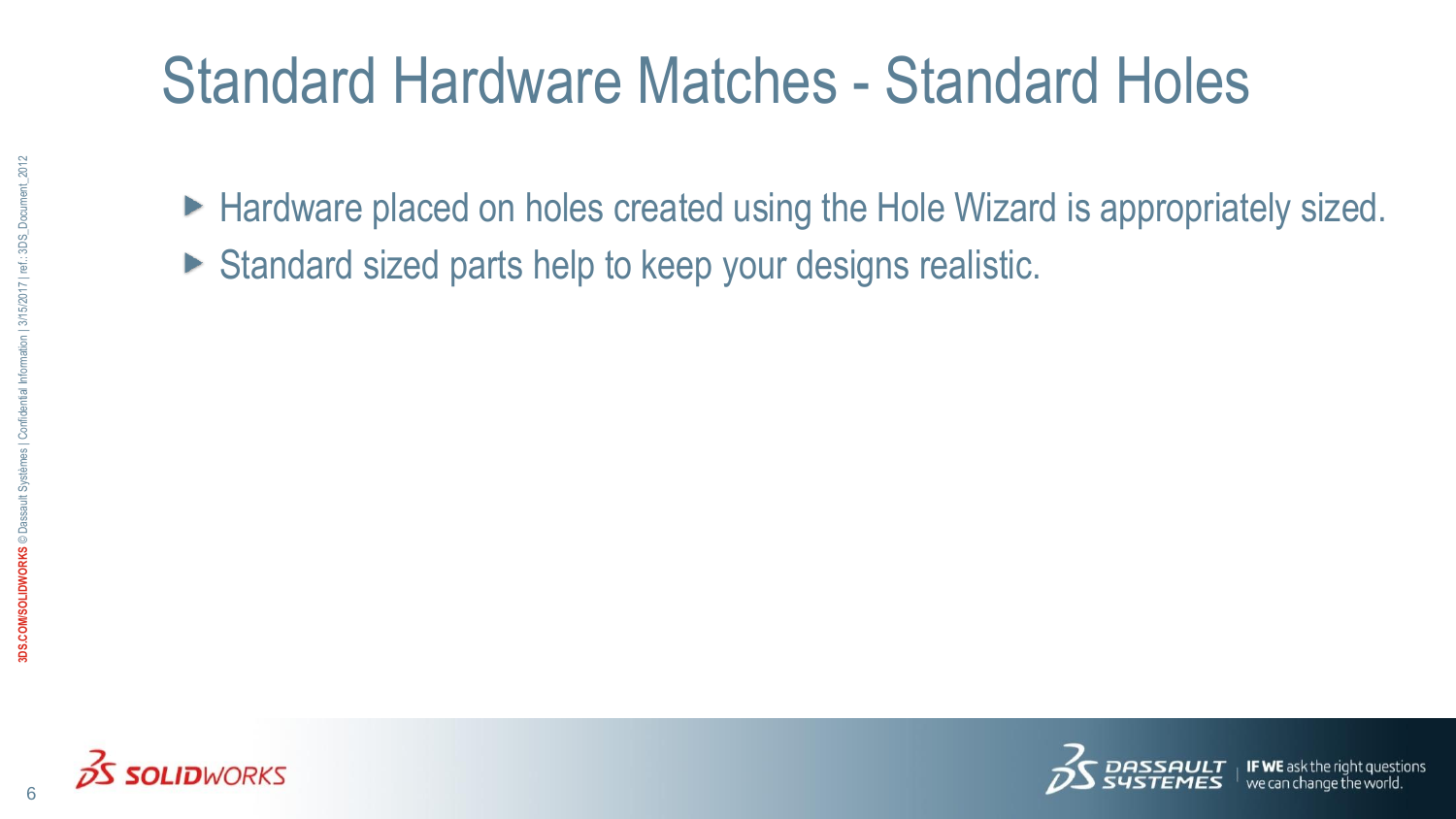# Specifying Toolbox Part Properties

Change part properties to customize the hardware to your design.

- Specify the properties as you are placing the part.  $\triangleright$
- Ability to change the properties after the part is placed. $\triangleright$

| <b>Configure Component</b>    |
|-------------------------------|
| ×                             |
| Part Numbers<br>☆             |
| <b>Part Number Unassigned</b> |
| Add<br>Edit  <br>Delete       |
| <b>Properties</b><br>☆        |
| Size:                         |
| #0-80                         |
| Length:                       |
| 0.625                         |
| <b>Drive Type:</b>            |
| Cross                         |
| Thread Length:                |
| 0.625                         |
| <b>Thread Display:</b>        |
| Simplified                    |
| 0.06<br><b>Diameter:</b>      |
| Comment:                      |
|                               |
| <b>Configuration Name:</b>    |
| CR-FHM1 0.06-80x0.625x0.625-N |
|                               |
| ⋩<br><b>Options</b>           |
| Autosize to mated geometry    |

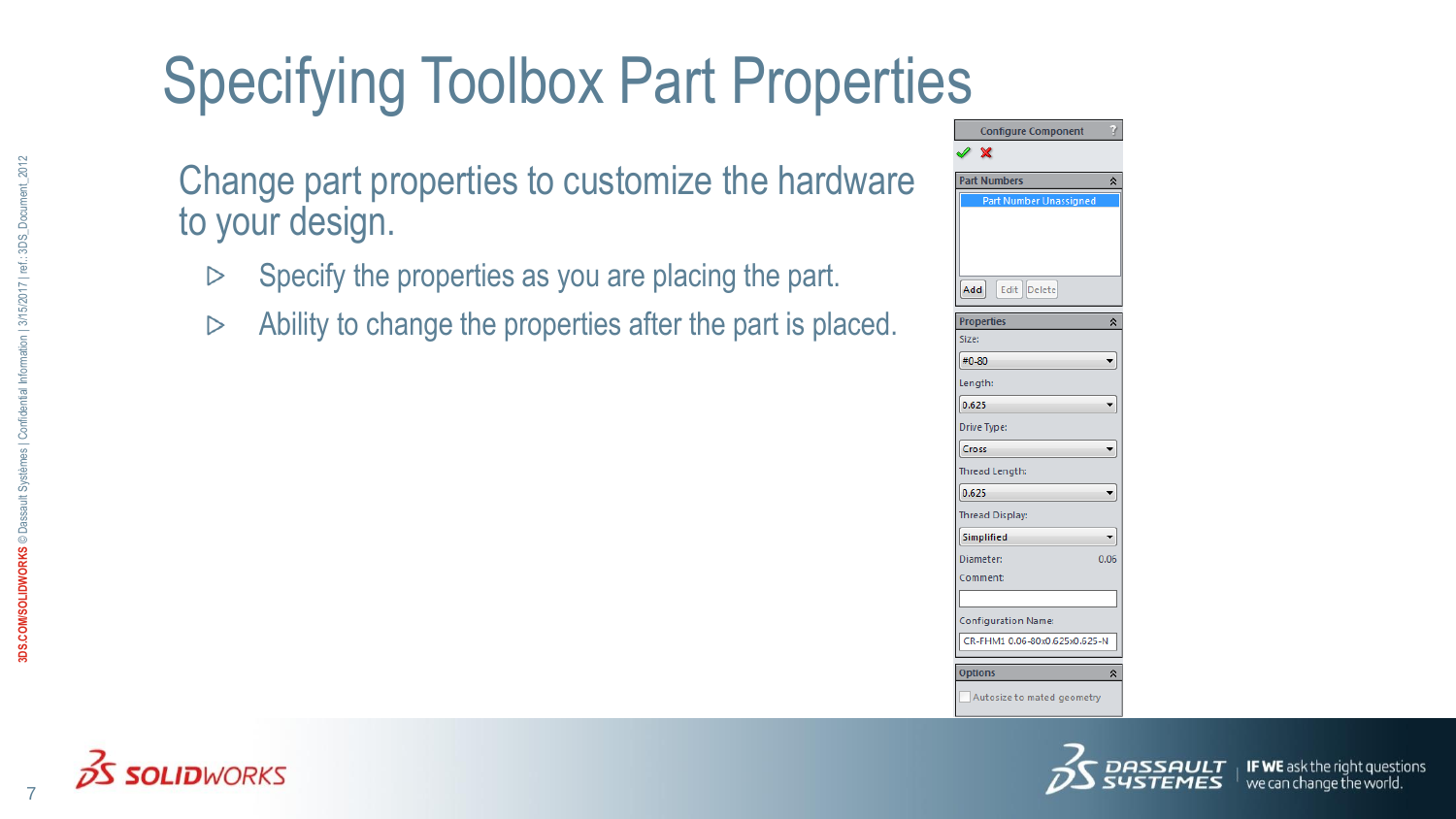# Thread Display

Simplified — Represents the hardware with few details. Most  $\triangleright$ common display.

Cosmetic — Represents some details of the hardware.  $\triangleright$ 

Schematic — Very detailed display which is used for unusual or  $\triangleright$ custom designed hardware.









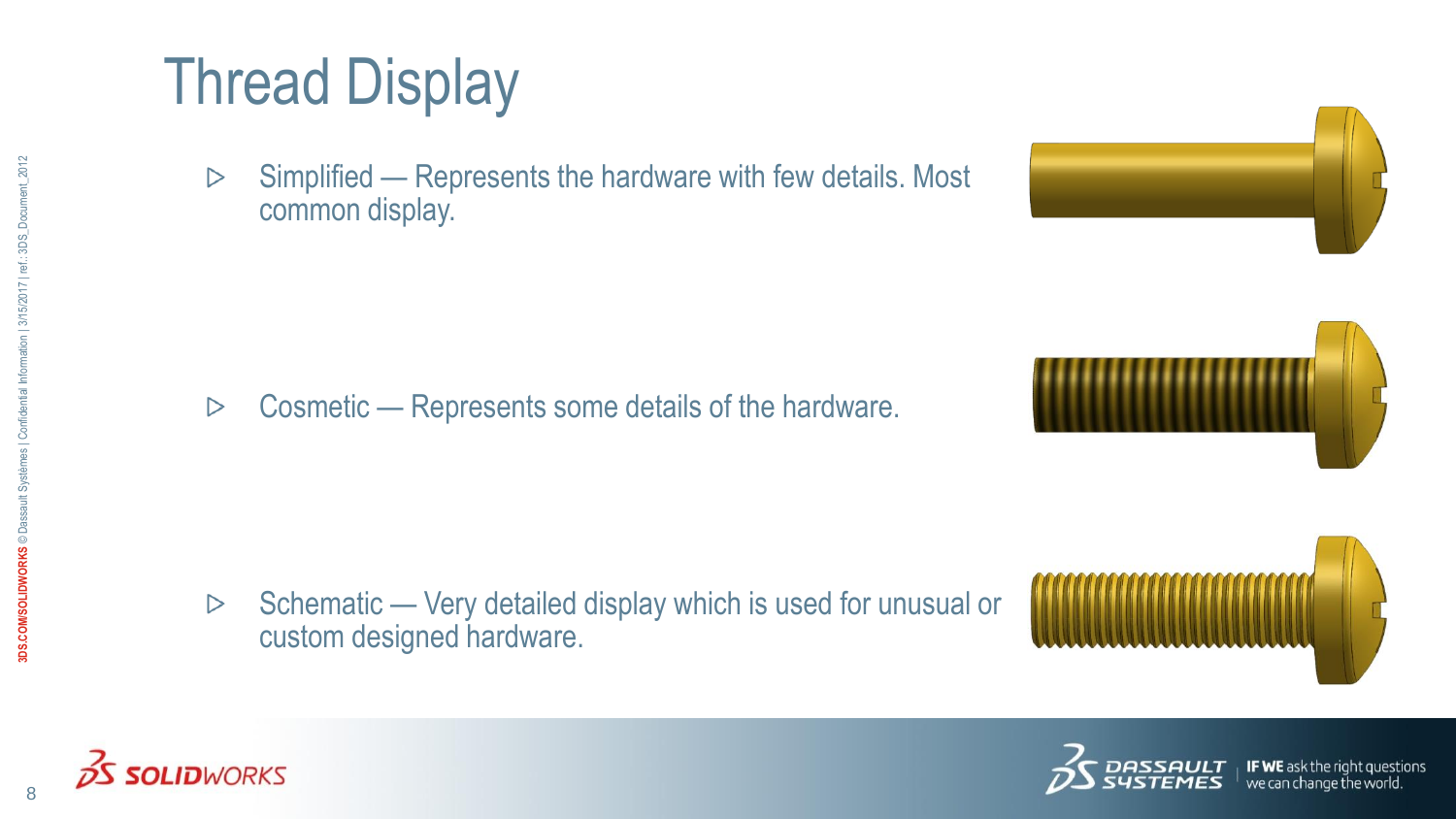# Supported Standards

#### Toolbox supports international standards

- ANSI  $\triangleright$
- $\triangleright$ AS
- BSI  $\triangleright$
- **CISC**  $\triangleright$
- DIN  $\triangleright$
- GB  $\triangleright$
- $\triangleright$ IS
- **ISO**  $\triangleright$
- $D$  JIS
- KS  $\triangleright$
- $\triangleright$ MIL